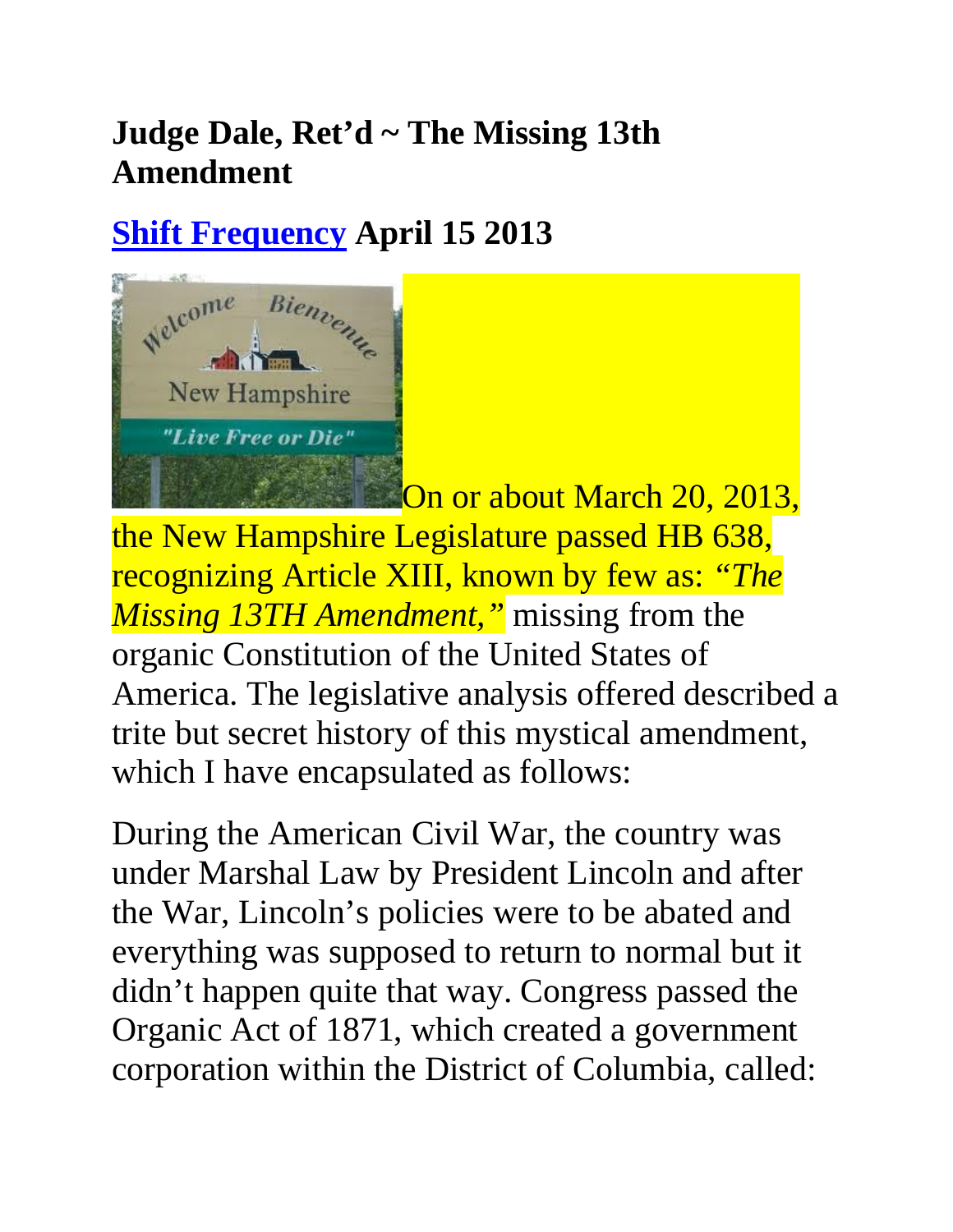*UNITED STATES OF AMERICA*. This new government corporation replaced the Municipal Charter for the District of Columbia, a move that egregiously led to the fraudulent rewrite and adoption of what appeared to be the organic American Constitution. This erroneous rewrite is described as a corporate "mission statement" with the original 13TH Amendment "omitted" and it was this Constitutional rewrite that was inadvertently published for all to see.

Members of royalty, PhD's, lawyers, squires and bankers, "Titles of Nobility," have left a historic wake of deceit, destruction and corruption behind them on this planet. I would like to believe it was the majority intent of the Founding Fathers and the first federal convention to shield America from those proven elements of destruction and corruption. In so doing they proposed and ratified several amendments, one being Article XIII or the 13th Amendment, specifically designed to bar candidates who held such "Titles of Nobility," from ever holding a seat in government! Each year since 1871, Lincoln's Martial Law has been renewed by Congress and currently, all state and federal governments are dominated by legislators with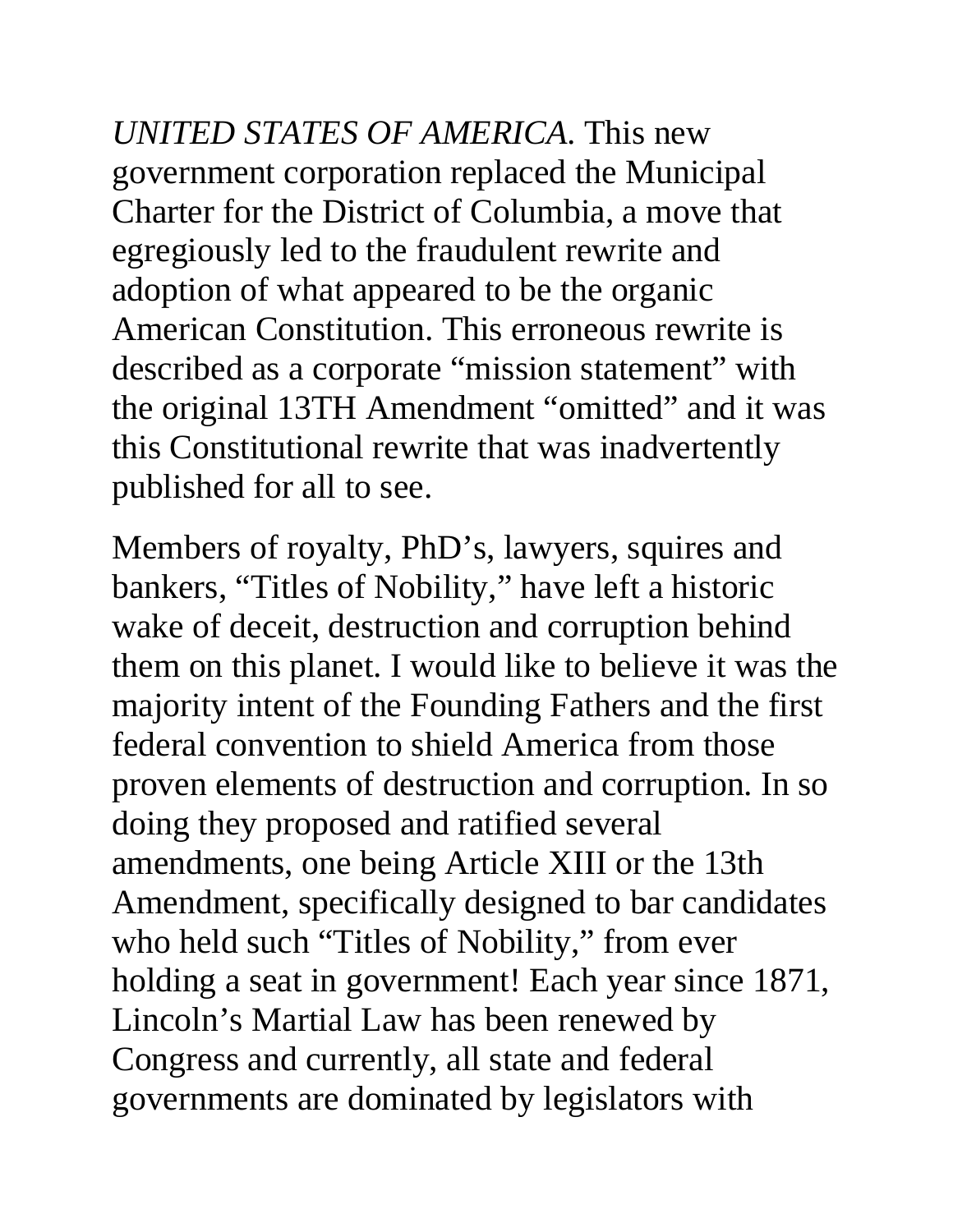"Titles of Nobility." What was once regarded as a service to country is now a political career.

### **"In politics, nothing happens by accident. If it happens at all, you can bet it was planned that way." Franklin D. Roosevelt**

The described "omission" of Article XIII [the missing 13th Amendment] and the "mission statement" – the fraudulent copy of the organic constitution – initiates the following ten [10] questions, which I answer as succinctly as I can.

## **1: How do you "omit" a Constitutional Article when they are all sequentially numbered?**

Obviously this is a lawyer's response by the New Hampshire Legislature because you cannot simply "omit" a Constitutional Amendment. They are sequentially numbered.

The original Article XIII was intentionally and methodically removed from existence, which took a number of years to complete and was NOT simply "omitted." It required a conspiracy; a federal rewrite; the removal of all former texts and references to the original Article XIII and the domination of all the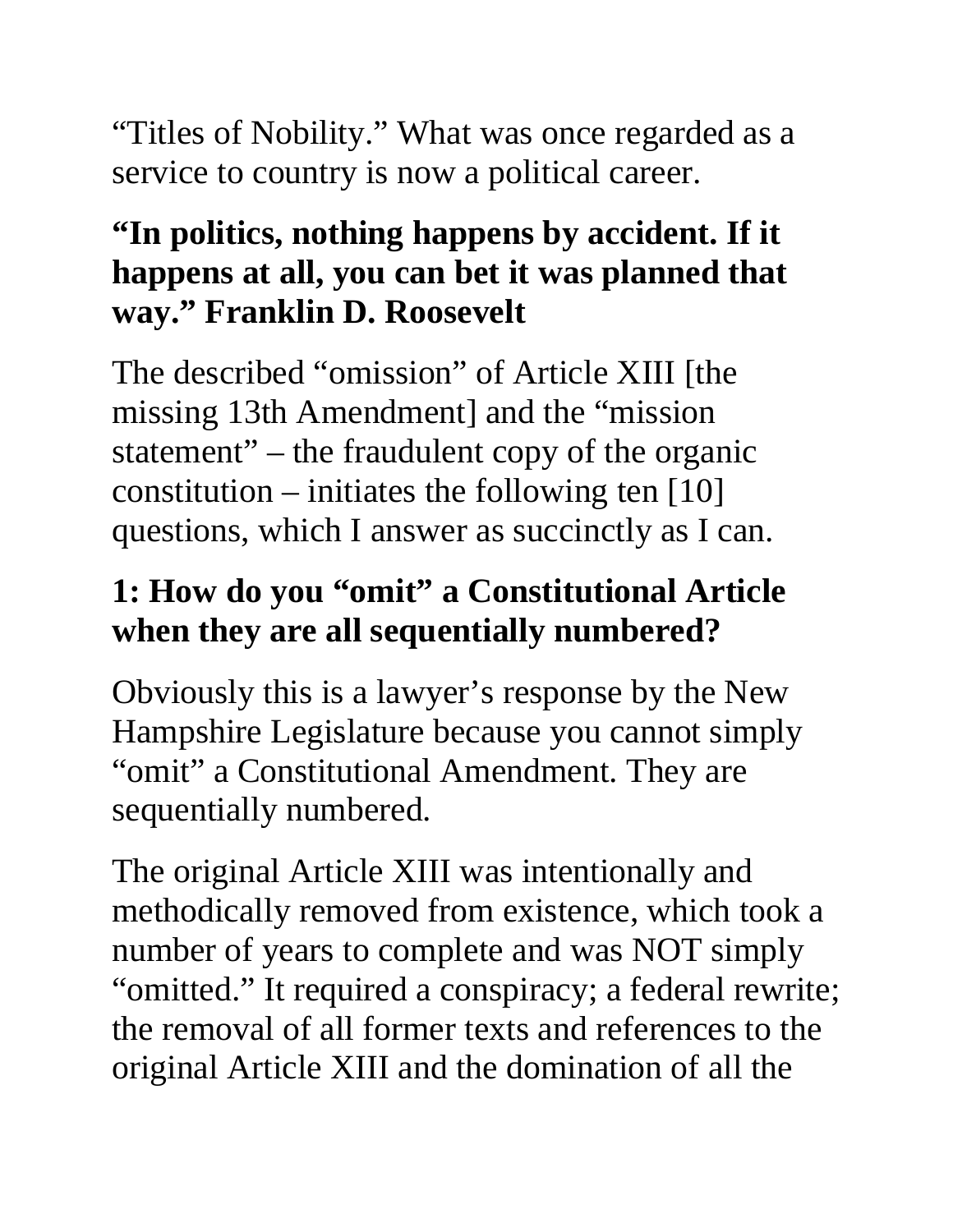various state government legislatures by candidates holding "Titles of Nobility," who would be willing to save their careers at any cost. This was all intentional on their part to complete and sustain its demise.

### **2: Why didn't Lincoln's Martial Law policies abate and the government return back to normal following the Civil War?**

The federal government for the American Republic had imploded when the southern states decided to secede from the Union and walk out while Congress was still in session. Absent the presence of those southern state delegates, Congress could not adjourn and could not move forward for lack of a quorum! President Lincoln became the federal law under martial law until a new federal government could be assembled.

**3: President Lincoln was a lawyer, a Title of Nobility, and several delegates and predecessors' were lawyers. How can that be, given that the original 13th Amendment prohibited persons possessing a "Title of Nobility" from ever holding a seat in government and given that the 13th**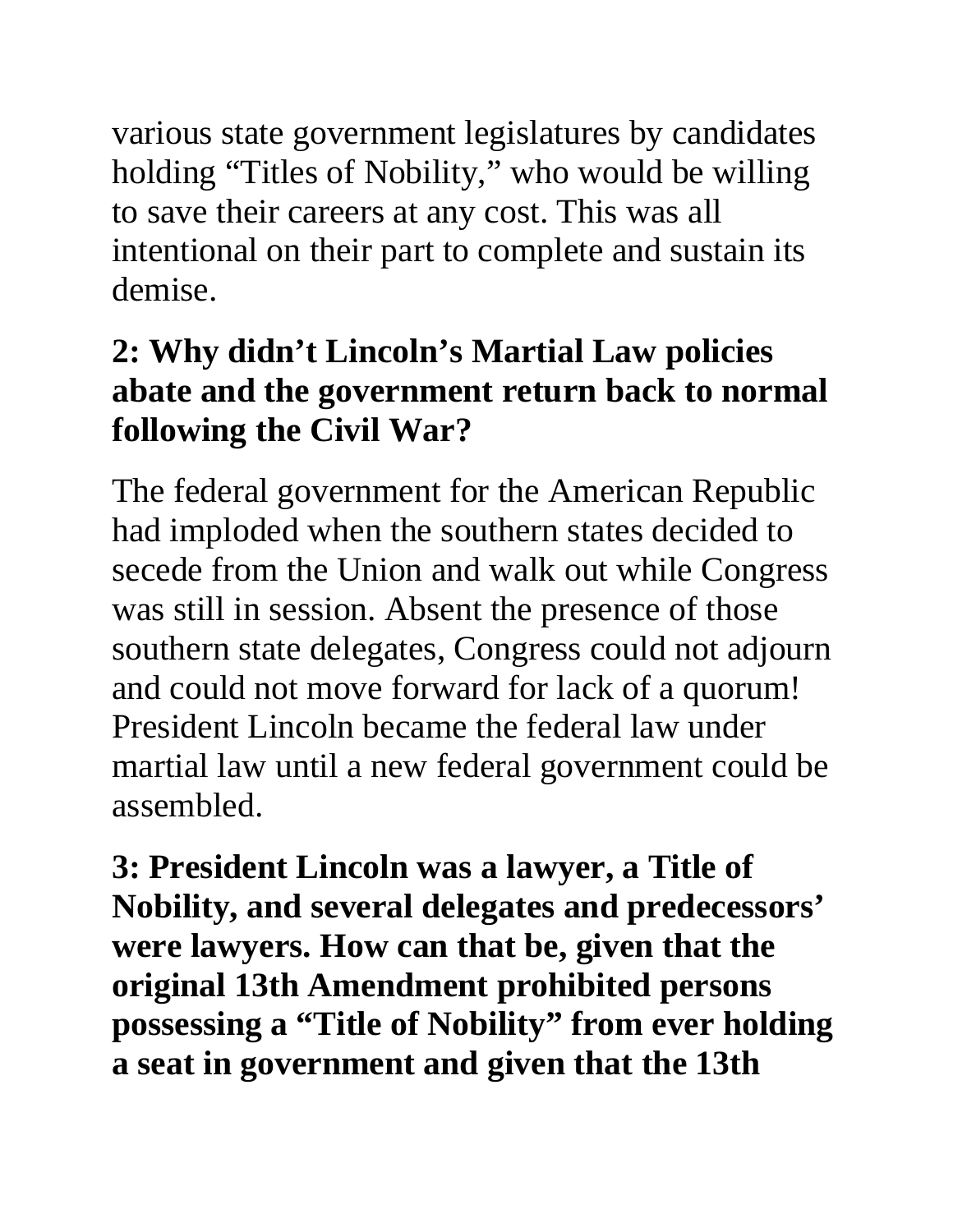## **Amendment had not been "omitted" until 1871, during the Lincoln Administration?**

The truth is the American Republic never enjoyed a Constitutional government, beginning with the election of George Washington. George took office one year before the Constitution permitted. He subsequently

- overthrew the organic Constitution
- reinstated the British-owned Virginia Colony Corporation
- altered the Oath of Office requirements
- installed a corporate military government in place of a civilian government and replaced the Common Law with a commercial law known as "Admiralty" or "the law of the sea." George then declared that: "All of America is now under water!"

George was a 32nd Degree Freemason and a descendant of William, the Prince of Orange, the Sovereign King of America, according to the signed copy of the "Paris Treaty of 1783." This gave him the notion that he too could become King of America.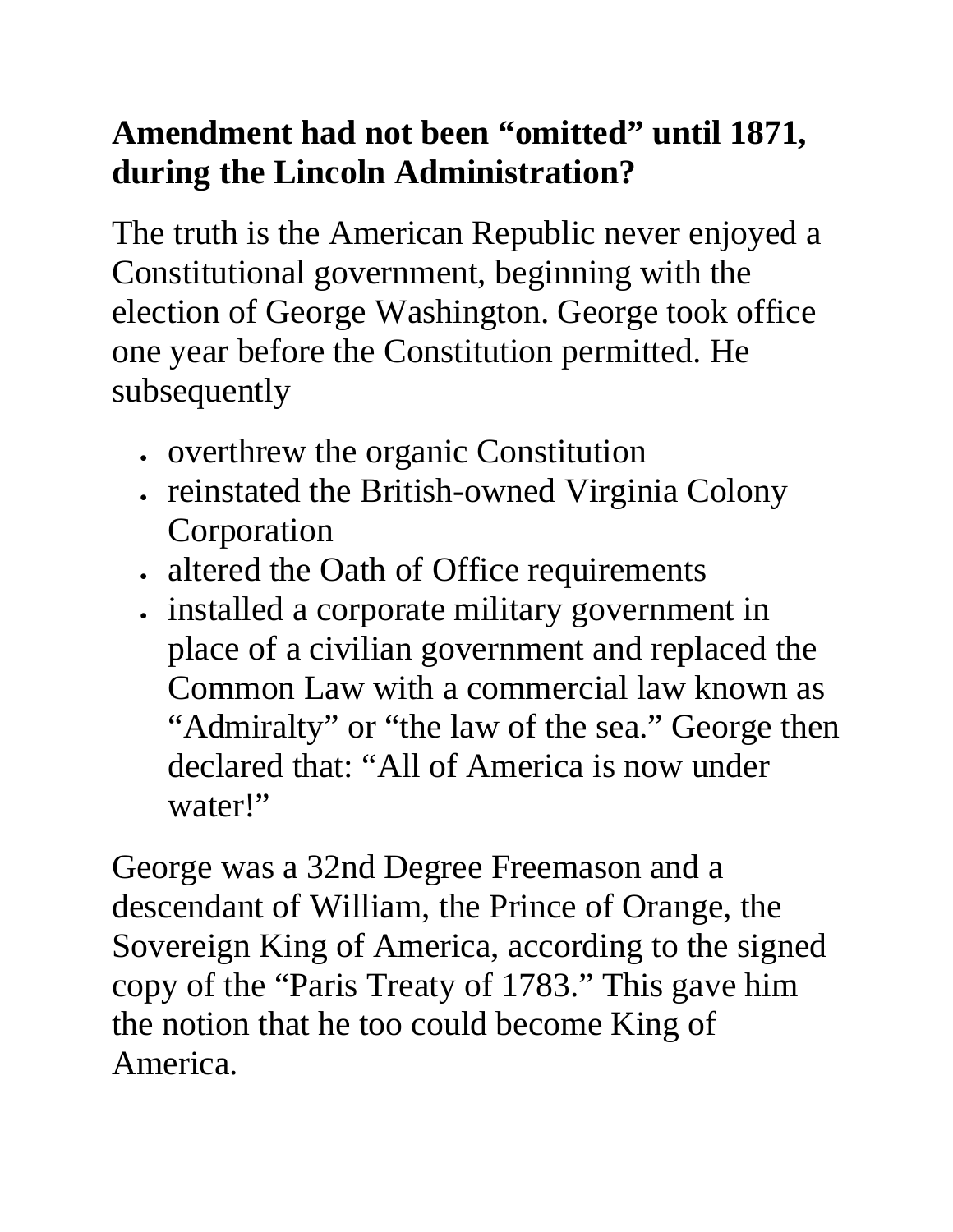We have been taught to think and believe that George Washington was this great military man of honor, a hero and "The father of this country." If you were a Congressman and part of that great political conspiracy squirreling away approximately three to four million a year, you might be inclined to believe that hogwash. But in actuality George was the first traitor to the American Republic. He was memorialized by Congress in the Washington Monument, a 555 foot tall sea level obelisk, representing that "America is now under water!"

#### **4: Why was President Lincoln forced to declare martial law and exercise Executive Privilege to create policy during and after the Civil War, when martial law was always intended to be a temporary solution?**

Martial law was imposed rather than admit that the Union was dissolved. Under martial law the Executive branch executed federal edicts until the Executive branch and Congress regrouped. War was declared as a distraction.

(As an aside) the Civil War was never about the slave question. What we learned in school concealed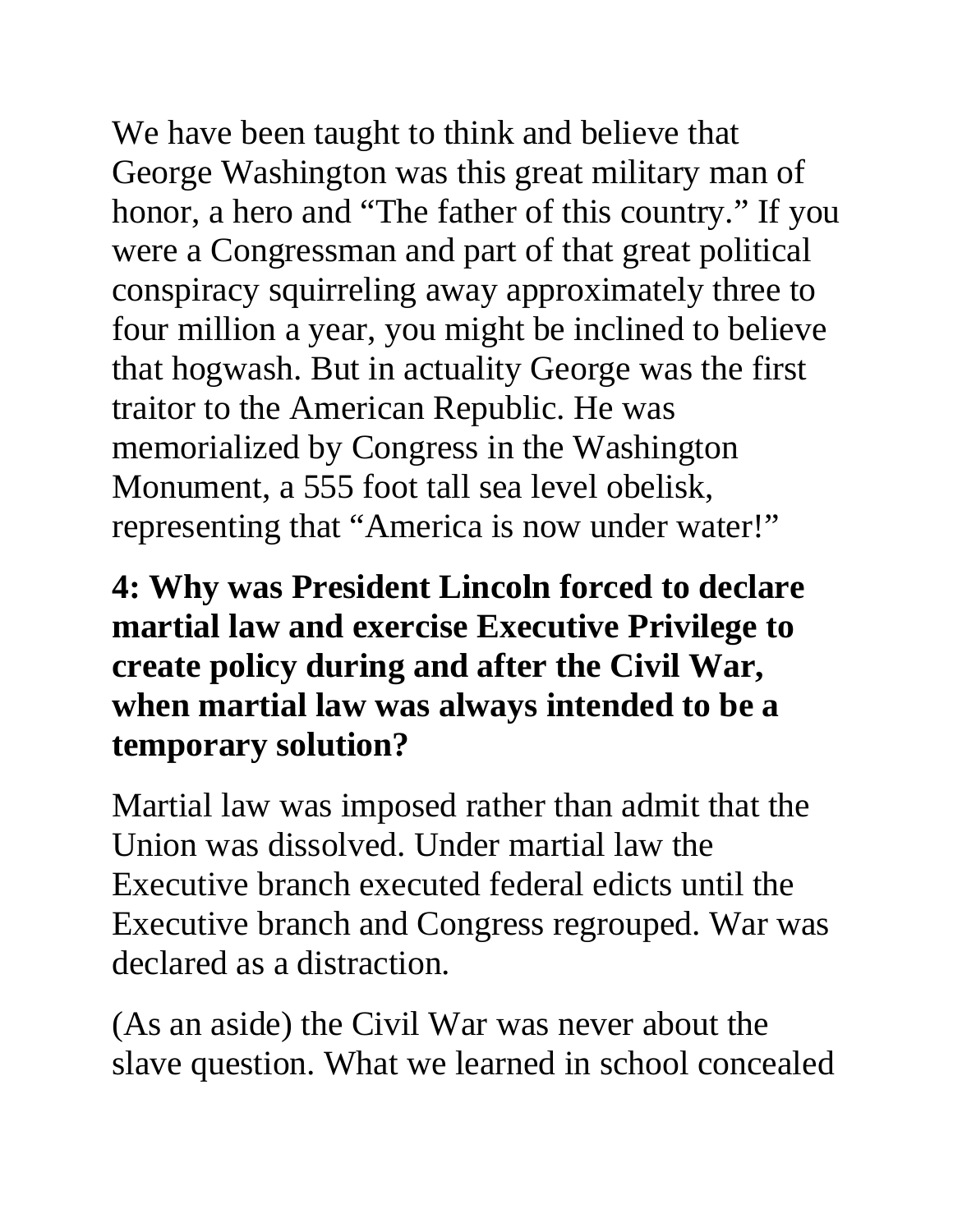the truth that the Union was dissolved. Hiding that truth makes Lincoln the second traitor to the American Republic.

I cannot find any evidence to support my belief that southern state governments were a part of this grand conspiracy. However their secession and attack on Fort Sumter was both convenient and timely. And when the southern delegates rejoined the corporate federal government they shared in the fruit of the piracy of American labor and industry.

#### **5: Why did Congress feel the need to renew Lincoln's Order of Marshal Law, every year since the Civil War?**

The federal government has committed an ongoing treason against the American Republic from day one. The organic Constitution would have severely restricted Congress and the President. Under martial law those restrictions are suspended, which in turn grants the Corporate "alleged" President the power of Executive Privilege too create policy without Congressional oversight. Since Martial law can only be invoked during War or during Acts of Civil disobedience, the corporate federal government has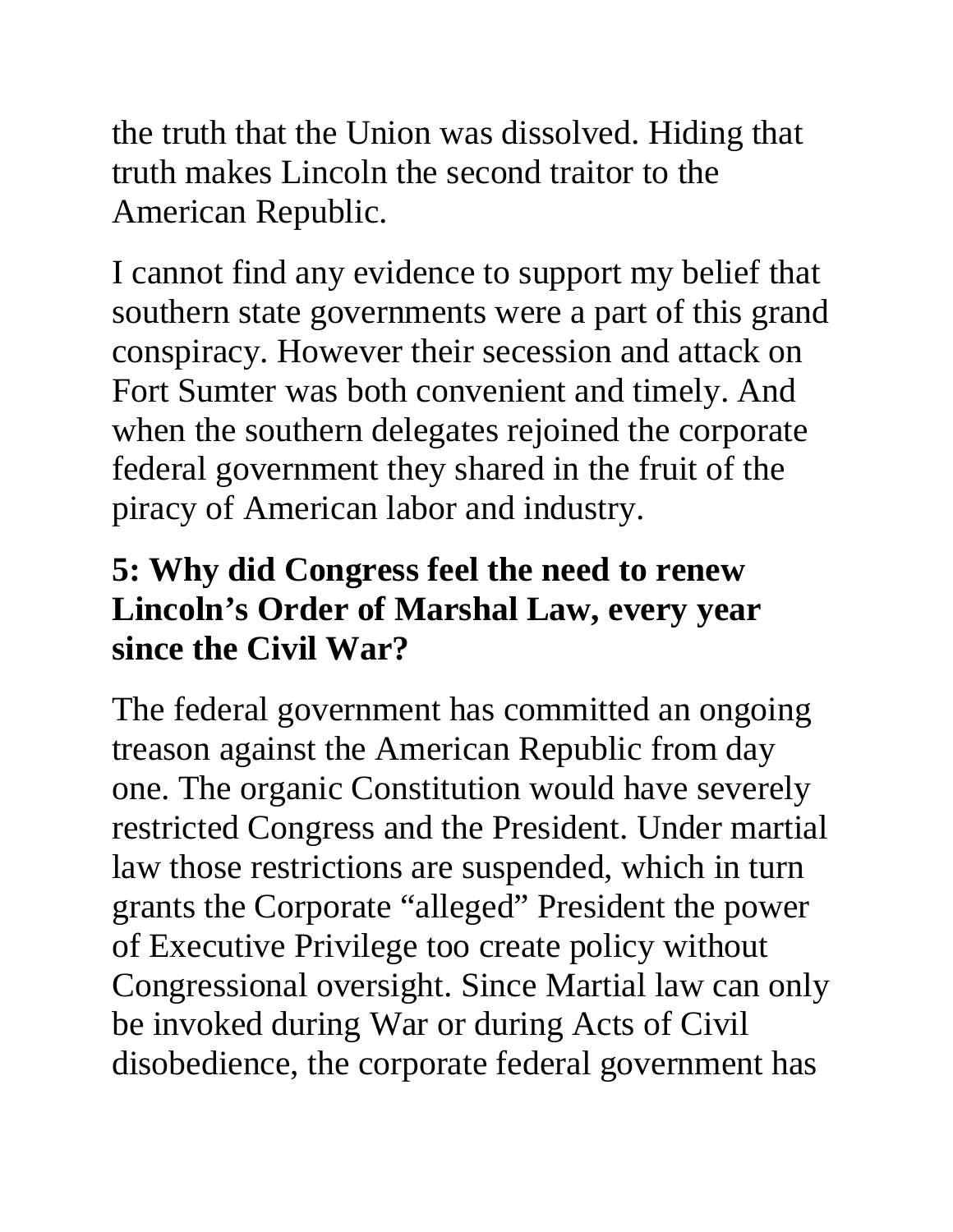obviously declared War upon the American Republic ever since 1781. Hence, their reason to renew Lincoln's Martial law each year.

By 1933, the Roosevelt Administration passed the Emergency Banking Act. Concealed within this act is a modification of the Trading with the Enemy Act, wherein Congress has declared that the American people are the enemy of the federal government. Also concealed within this Act, Roosevelt dissolved the Virginia Colony Corporation.

#### **6: How could Congress pass the Organic Act of 1871, when the US Constitution absolutely prohibited government corporations?**

The Organic Act set the stage for a new federal corporation and prevented the Lincoln Administration from having to disclose to the American public that the federal government was dissolved and never was constitutional, which would have exposed that the Civil War was used as a distraction and Treasonous solution to their problem.

I believe that Lincoln's Gettysburg Address was completely heartfelt and was the act of a repentant man who felt totally responsible for all the death and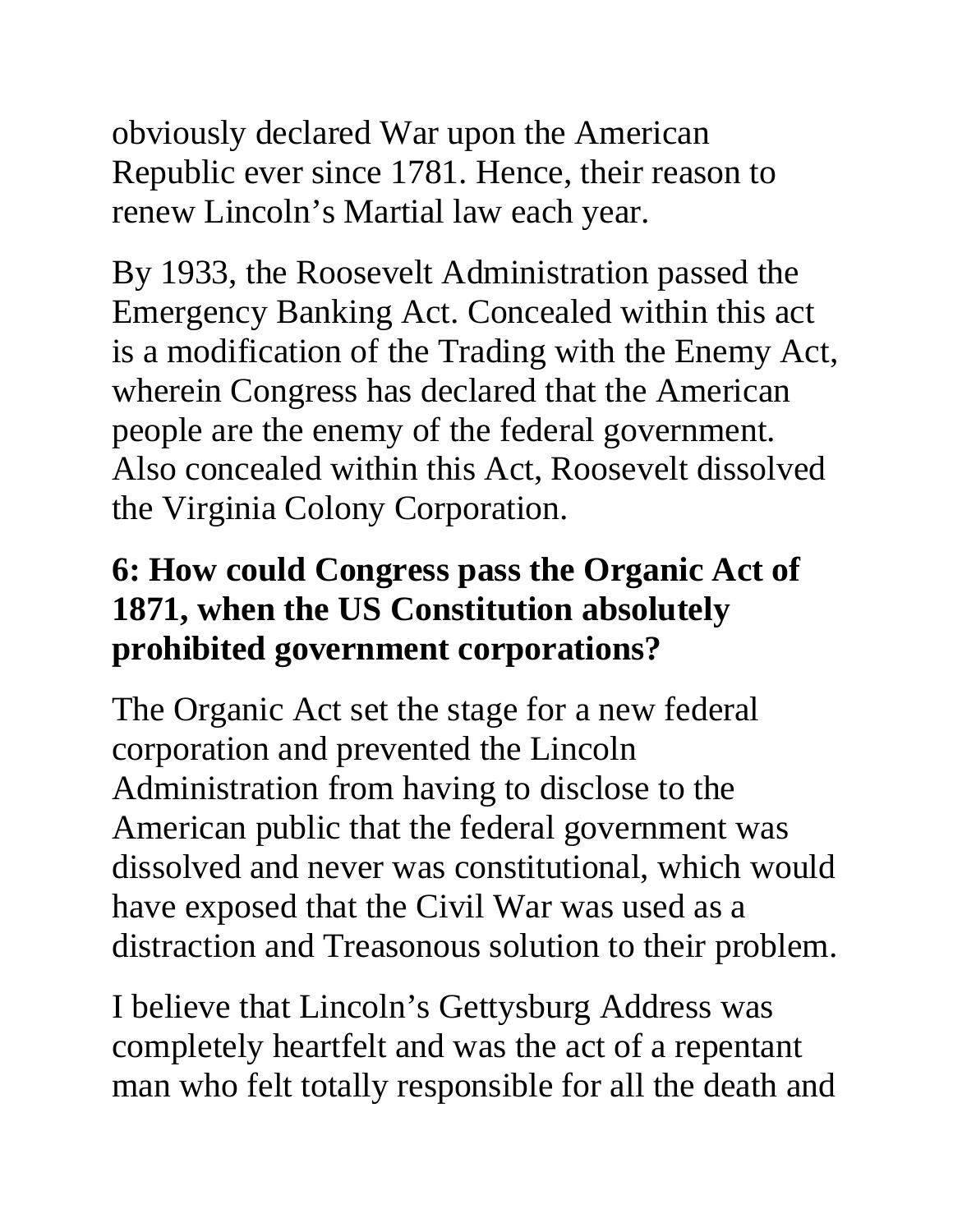destruction that had occurred. I also believe that a guilt ridden Lincoln constantly placed himself in harms way, hoping that he would be dispatched with prejudice.

## **7: Why did Congress feel the need to create a new Municipal Charter for the District of Columbia?**

Had Congress disclosed that secession by the south had legally dissolved the federal government, the American public probably would have demanded that a new Constitutional government be created, with new elections held because of a lack of faith in the previous delegates and that would have destroyed their federal careers; positions of power and visions of grandeur. So the Organic Act was passed and a new commercial corporation created having a Constitutional appearance and reference (ie) United States Of America, under which was concealed the original private foreign Virginia Colony Corporation. Under this new corporation, all of them could profit from the commercial piracy of American labor and industry.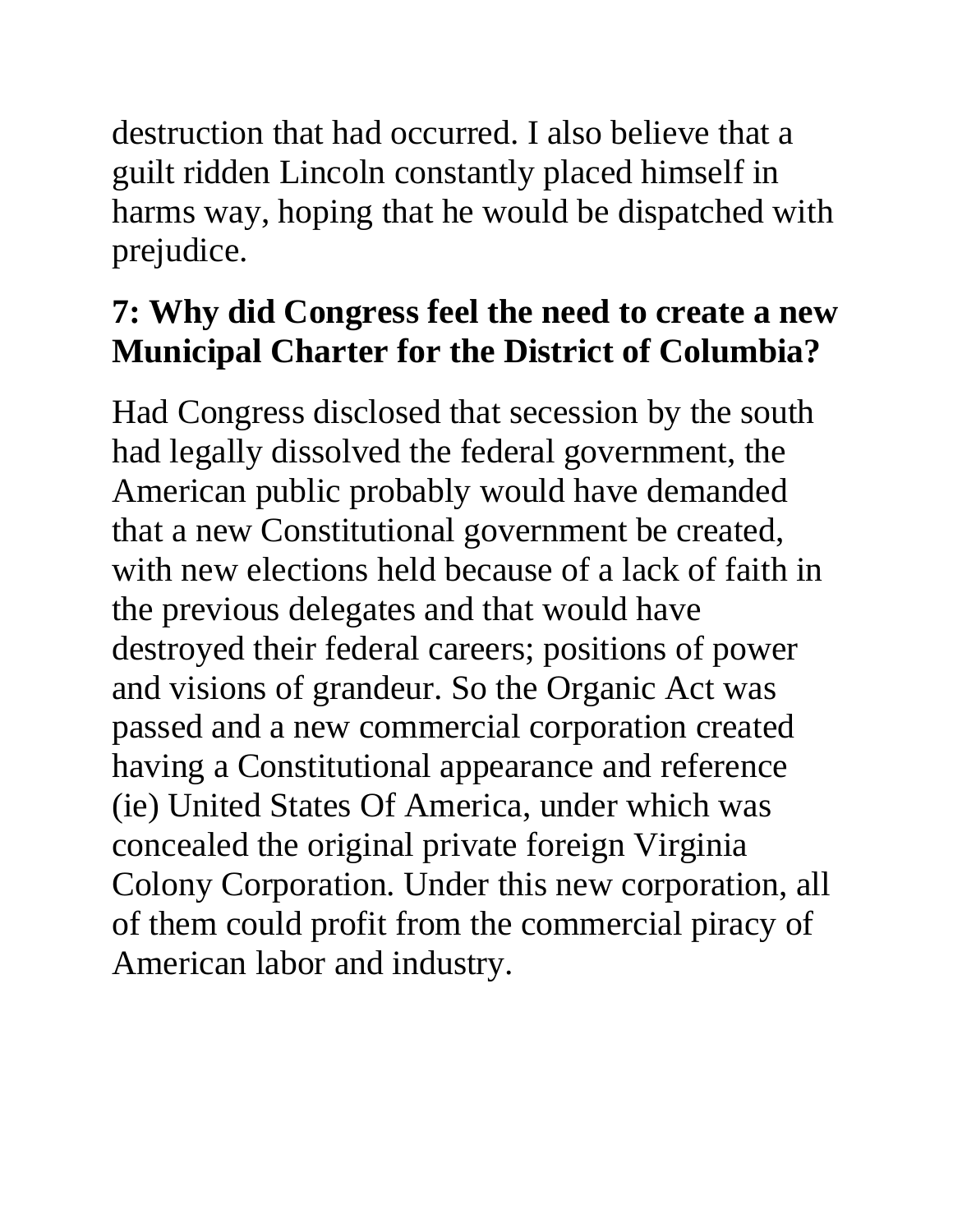#### **8: Why did Congress copy and modify the organic Constitution to create a "mission statement"?**

Congress was better able to maintain the "illusion" of a constitutional government for the American Republic, by using and modifying the organic Constitution as a "mission statement" without officially touching the organic Constitution. The federal officials regarded this plan as plausible deniability and business as usual. All they ever had to claim was that a mistake had been made by omitting Article XIII. Congress's new "mission statement" can also be easily modified to suit their collective preference without convening a Constitutional Convention. Hence: The adoption of the Civil Rights Act and Tax Laws, etc. were all a corporate ruse. It was the corporate "mission statement" that was actually being modified by all their new amendments and NOT the organic Constitution and this is how it appears lately that Congress has unlawfully repealed several Constitutional amendments without convening a Constitutional Convention. Everything that has happened in government during the past 224 years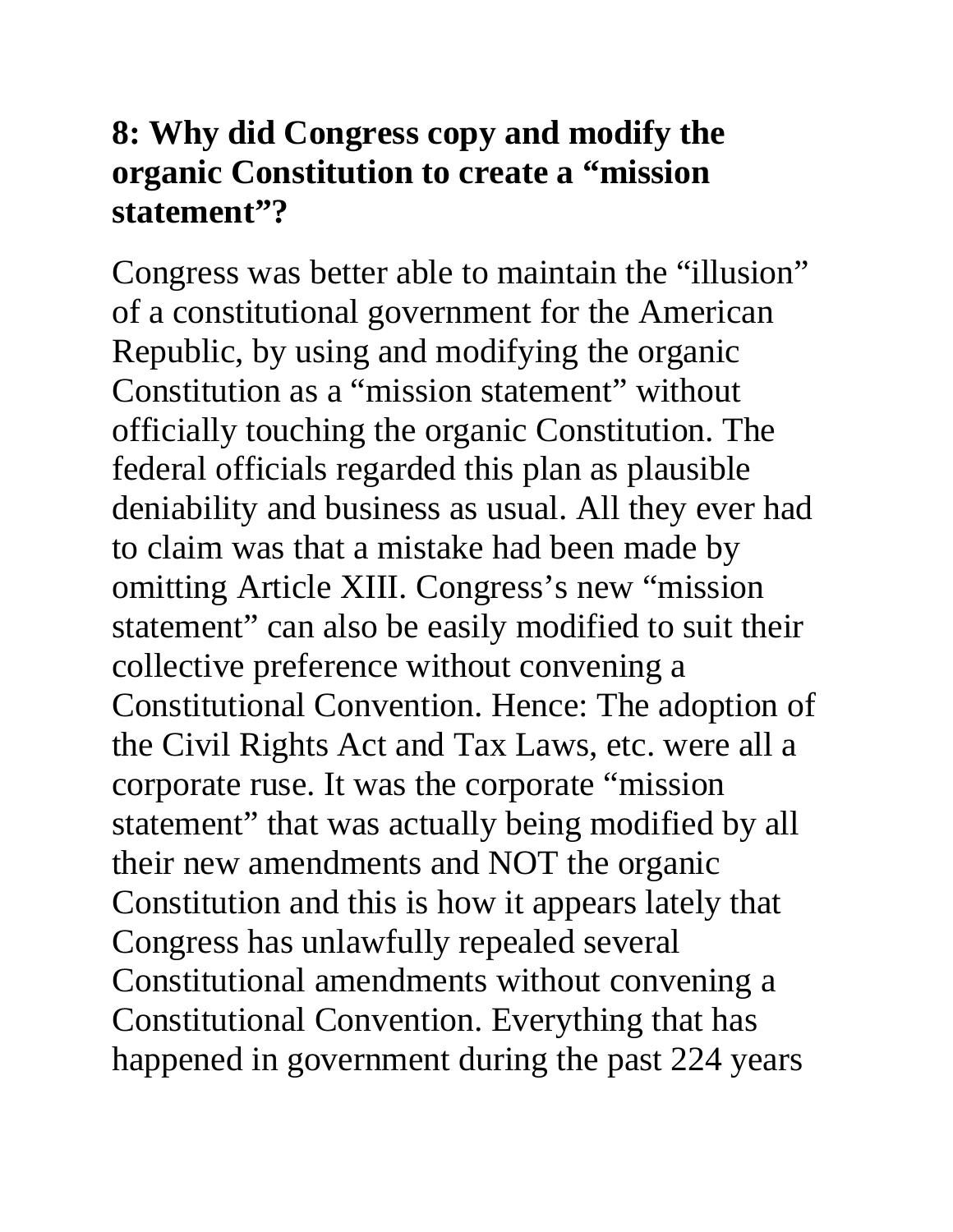has been an "illusion" and the original organic Constitution remains in tact and valid.

Every four years The US Printing Office reprints the organic Constitution, the Articles of Confederation, the Declaration of Independence and the Northwest Territorial Treaty. These four documents are the laws of the land or the foundation of all American law and can be researched at the US Printing Office.

### **9: Why was this "mission statement" published and taught by all government controlled public and parochial schools, as the one and only organic Constitution of America?**

The purpose behind this decision and their procuring educational control, was to dumb down the American public and control what we are taught, know and believe using fraudulent information and various other constructive forms of propaganda through altered publications, the media, the press and movies.

The organic Constitution needed stricter controls but would have actually prevented the federal usurpation, propaganda, oppression, fraud, commercial slavery and theft that has occurred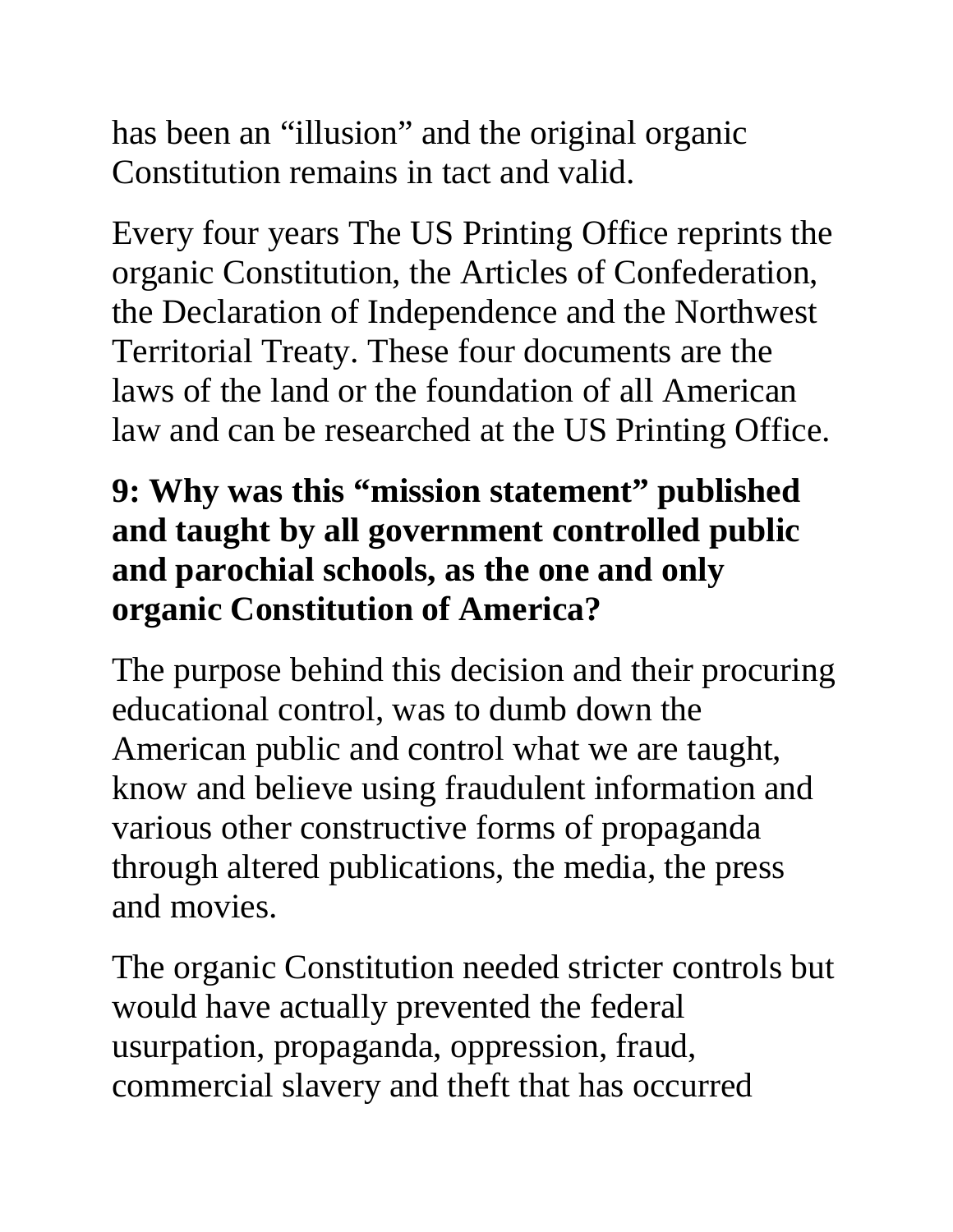throughout the years. But Americans did not notice what was happening and placed far too much trust in their elected representatives.

In all fairness, we were a nation of immigrants and the bulk of our ancestors were illiterate. So it was actually quite easy for Congress to carry out this usurpation and conspiracy.

### **10: Up to the year 1871, why is it that out of the sixteen US Presidents, who had previously served, was Washington and Lincoln, the only US Presidents memorialized by the Congress?**

The corrupt Washington and Lincoln's administrations did the most to undermine the American Republic and further the goals of the private foreign corporate partnership and their commercial piracy of American labor and industry. That made Washington and Lincoln heroes in the eyes of Congress. The nobility regard the citizenry as slaves and we are conditioned to celebrate their beliefs, holidays and heroes.

How could this have happened, you ask? Certainly somebody should have caught on to this federal plot before now? Well they did, and all it took was a little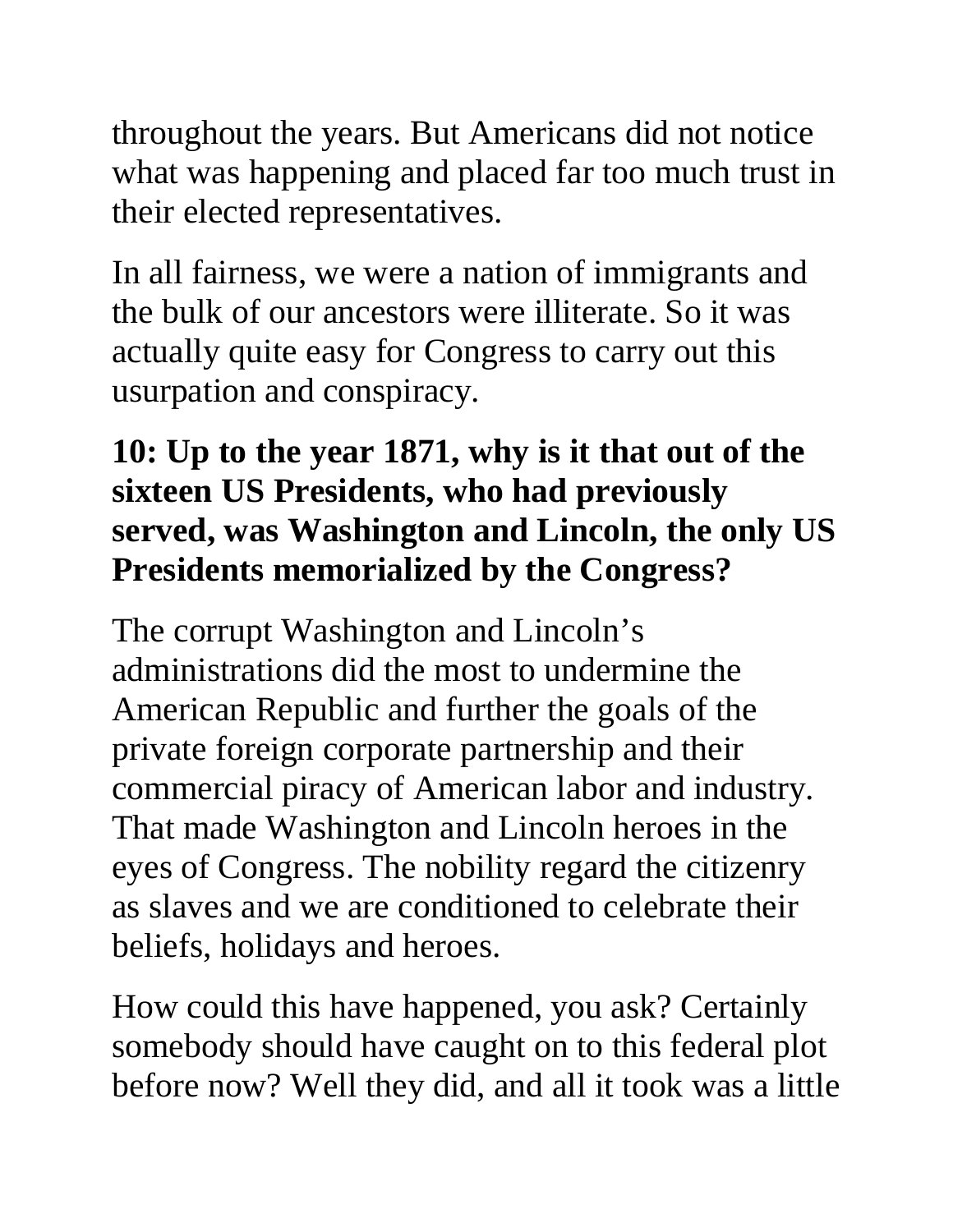government propaganda claiming these individuals were mentally ill, or drug dealers, or involved in a terrorist organization and plot to destroy this country. Once that it done the authorities use government agencies like the FBI to place these clear-seeing individuals into custody on false charges. Soon everyone stops paying attention to the message and evidence these patriots exposed.

Still don't believe that this was all possible? Well, consider this: What is the first thing we do when a baby cries? We distract them with funny faces, baby talk, rocking or play peek-a-boo. When we discover the right distraction the baby stops crying. This is exactly how state and federal politicians "handle" us. The three best distractions they discovered are "fear, debt and war." These traitors don't do anything in a hurry because time is always on their side. Some of their plans have taken more than one hundred years to fulfill. Some will never be fulfilled. But even that has never deterred them.

#### **The "Slave Question" And "Lincoln's Election"**

In 1860 the "slave question" and "Lincoln's election" divided a nation. This division set the stage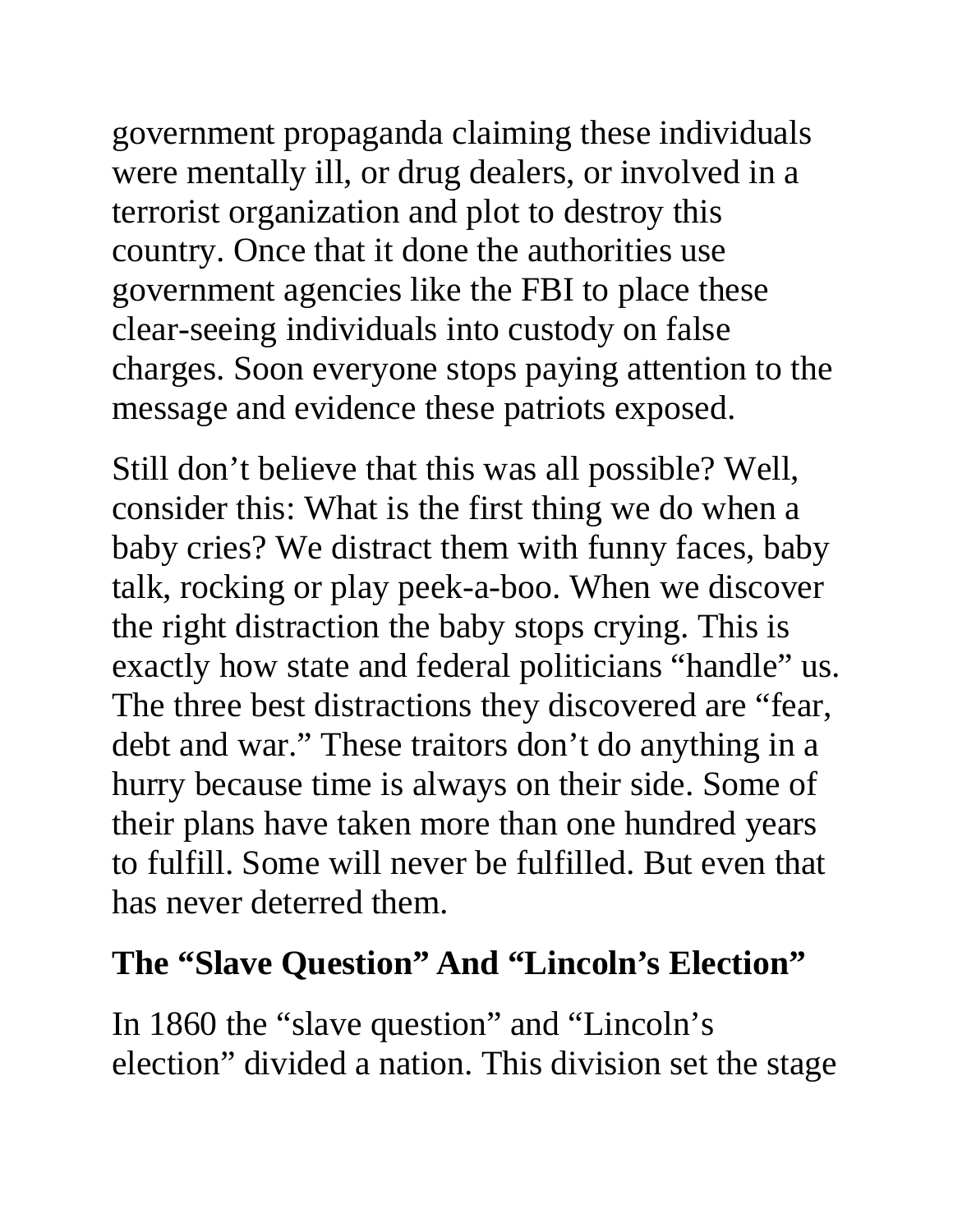for conspirators to create a new private foreign corporation designed to

- convert the federal government into a business
- pirate America's labor and industry.

The plan was to divert the public's attention via a distraction consisting of fear, debt and war.

# **What happened**

- the South seceded
- the federal government imploded
- martial law was imposed and Lincoln suddenly enjoyed dictatorial power by and through "Executive Privilege." [Sounds a lot like today, doesn't it.]
- Fort Sumter was attacked
- War was declared. Patriotism and prejudice was force fed the American public.

Fear, debt and war created hardship for the Republic while commerce flourished and filled the pockets of politicians and the European royal and elite owners of the Virginia Colony Corporation.

During all this distraction the private foreign corporation called *United States of America* was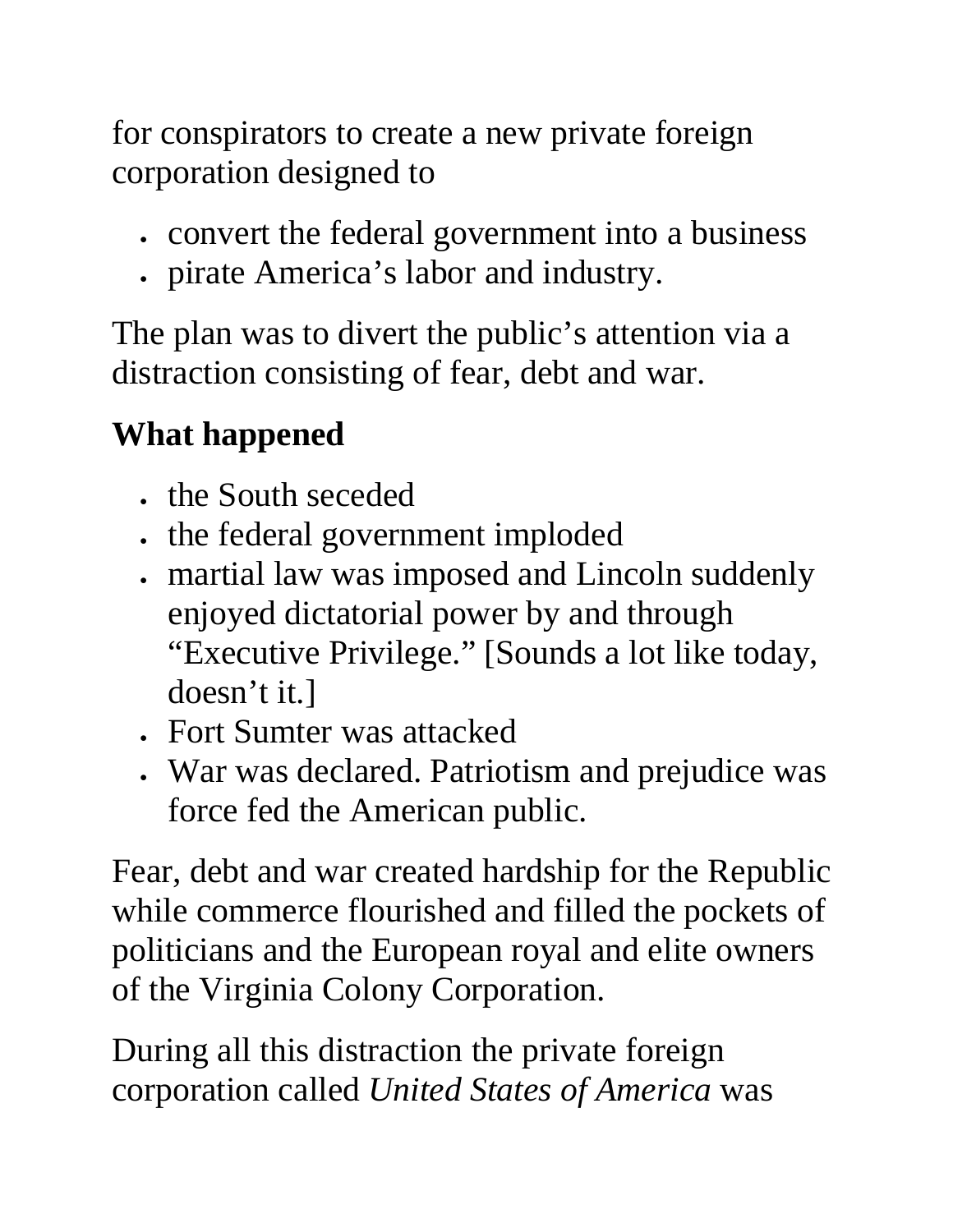created and filed. The organic Constitution was copied as a corporate "mission statement," absent Article XIII. Both replace the Municipal Charter for the District of Columbia. All that remained was to destroy all copies and references to the organic 13th Amendment and then convince the American public that this fraudulent rewrite was the one and only Constitution of the United States of America.

Checkmate.

This devious example became a paradigm for all future historic events.

The New Hampshire Legislature was coy and subtle in their recent effort at transparency. It suggested the removal of Article XIII [the missing 13th Amendment] was merely an "omission" and that the fraudulent Constitutional rewrite in 1871 was intended to be used only as a corporate "mission statement" for the District of Columbia. Obviously some habits are hard to break.

What they haven't said is we Americans are really sovereign and that all American governments, courts and agencies are unconstitutional private for profit foreign corporations. These corporations have